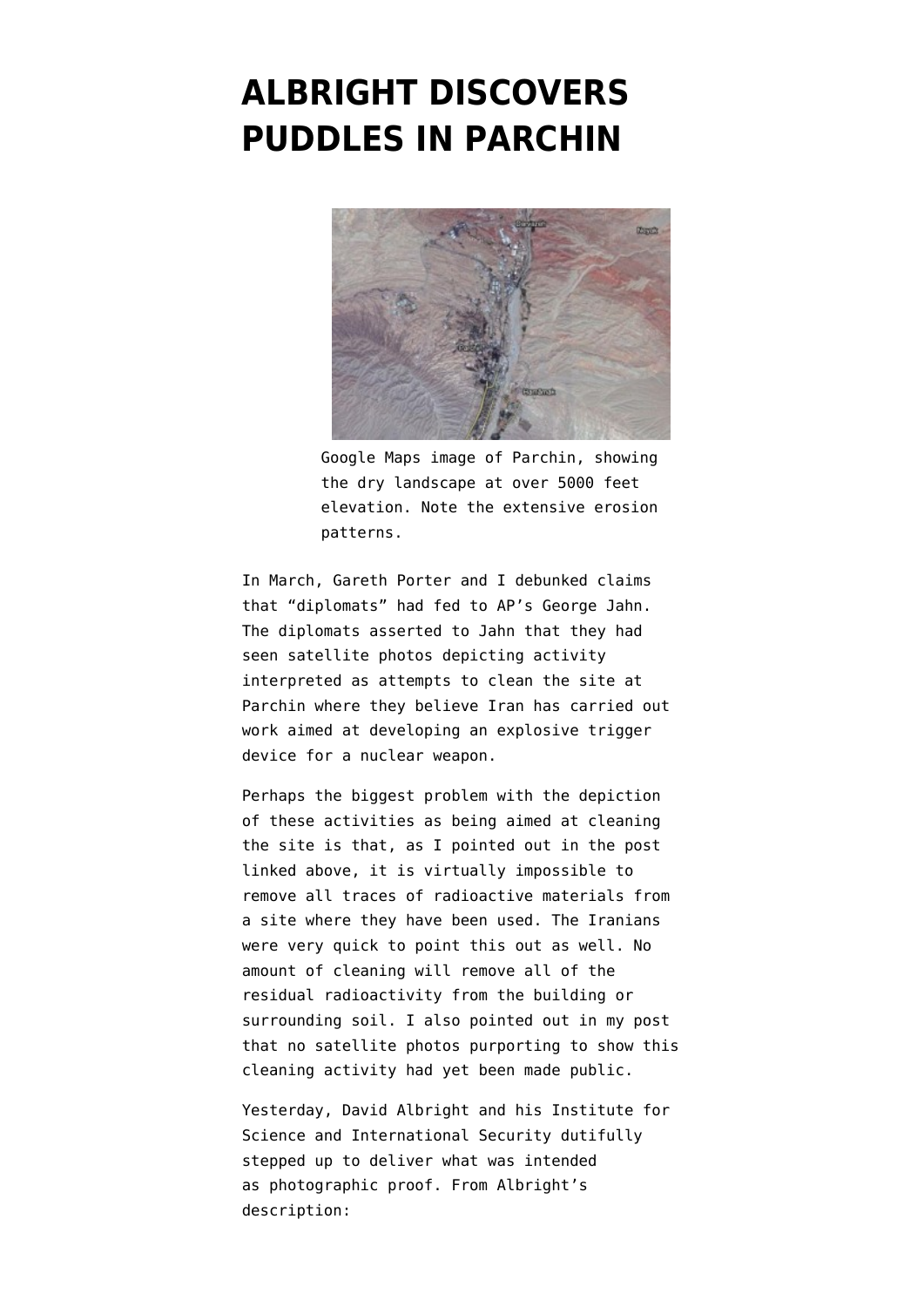The new activity seen in the satellite image occurred outside a building suspected to contain an explosive chamber used to carry out nuclear weapons related experiments (see figure 1). The April 9, 2012 satellite image shows items lined up outside the building. It is not clear what these items are. The image also shows what appears to be a stream of water that emanates from or near the building. Based on new information that the IAEA received, the Agency asked Iran to visit this building at the Parchin site, but Iran has not allowed a visit. IAEA Director General Yukiya Amano noted recently that the IAEA has "information that some activity is ongoing" at the Parchin site <sup>[1](http://isis-online.org/isis-reports/detail/new-satellite-image-shows-activity-at-parchin-site-in-iran/#1)</sup>. When asked if he was concerned that these activities could be associated with cleansing the site, Amano replied, "That possibility is not excluded…We cannot say for sure because we are not there." The items visible outside the building could be associated with the removal of equipment from the building or with cleansing it. The stream of water that appears to emanate from the building raises concerns that Iran may have been washing inside the building, or perhaps washing the items outside the building.

The idea that Iran would want to wash the building or its contents, presumably in order to remove radioactive contamination from triggerbuilding experiments, and then just allow the wash water to run onto the ground surrounding the building is laughable on its face. As I noted in my March post, the Iranians pointed out that radioactive contamination can't be eliminated from a site where such work has been carried out. Of course they would know that merely rinsing some of the radioactive material into the ground surrounding the building would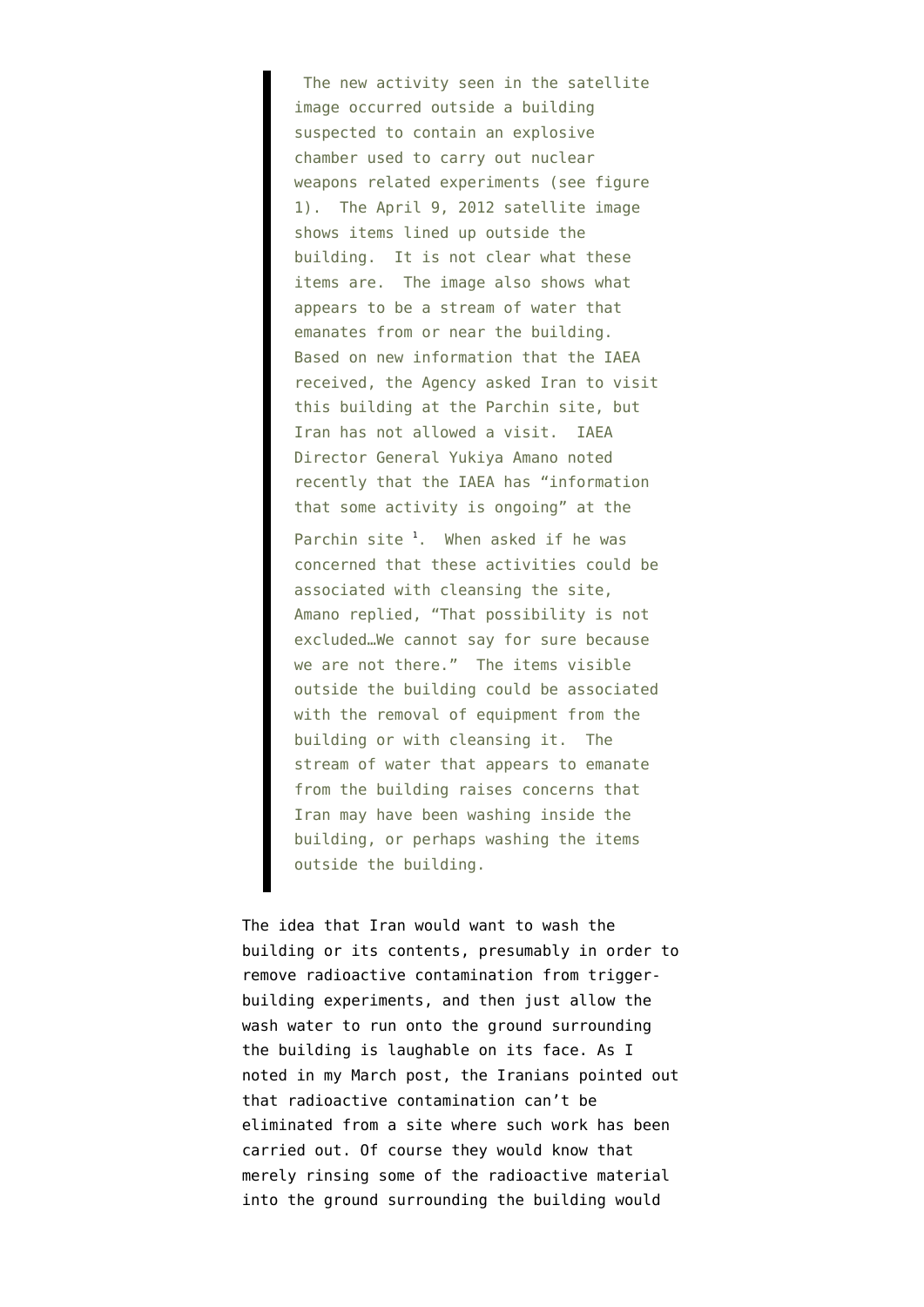do nothing to hide it from the sensitive detection equipment IAEA would bring to an inspection.

There are two potential explanations for the water seen in the photo labeled April 9, 2012. One is that this could simply be runoff from rain and the other is that this could be from the use of the explosive tank in the synthesis of nanodiamonds. The nanodiamond explanation of use of the explosive tank was first suggested [in](http://www.moonofalabama.org/2011/11/on-nuclear-iran-allegations-nanodiamonds-aint-nuclear-bombs.html) [this post](http://www.moonofalabama.org/2011/11/on-nuclear-iran-allegations-nanodiamonds-aint-nuclear-bombs.html) by Moon of Alabama.

## Rain Theory

As noted in the photo at the top of this post, Parchin sits at an average elevation of [1570](http://www.satelliteview.co/?lid=6652972_IR_VOCH_07&place=Parchin-Iran) meters (5150 feet). The landscape is obviously very dry and appears to be dominated by erosion patterns created by rainwater going down the mountainsides. Albright and ISIS have placed the large label for the suspect building in a strategic spot in the April photo, making it impossible to see if there is any water coming from "above" the site of the building in the orientation the photo is presented (also "above" in the apparent direction of flow of the water stream). This is especially important because of the dark line that can be seen around the smaller building at the top in the March photo. Is the dark line trenching around the small building at the top, meant to divert runoff?

The April 9, 2012 date for the photo with the water is important. At [this site,](http://www.worldweatheronline.com/parchin-weather/sistan-va-baluchestan/ir.aspx?day=21) historical weather data for Parchin can be found. On April 9 and for several days leading up to it, there is no appreciable rainfall reported. However, if the date on the photo is off by a few days, then rain can enter as a possible explanation. We see that rain began late in the evening of April 11, with 1.9 mm falling from late evening through the end of the day. On the 12th, it rained all day, with an additional 4.3 mm falling. Another 3.8 mm came on top of that through mid-morning on the 13th, but there was an opening in the 9:30 to 12:30 time frame when cloud cover decreased to 9%. A photo taken during that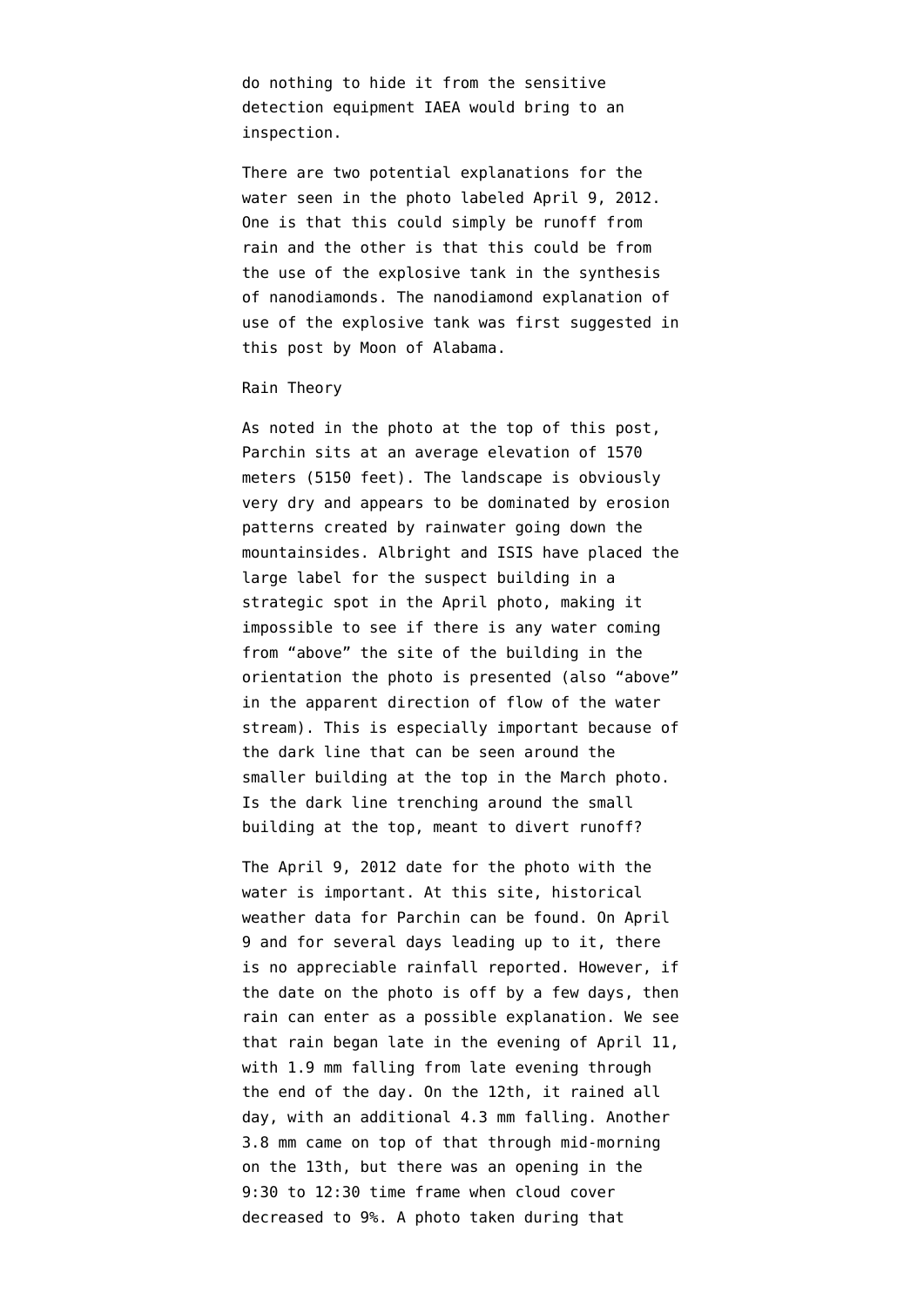period very well could have shown runoff going through the area. Alternatively, more rain fell on the 13th, for a total of 5.8 mm that day and 12.0 mm for the 60 hours or so from late on the 11th through the 13th. Although this is only about a half inch, it could well lead to significant runoff in a high desert environment and could perhaps have been seen in a photo as late as the 14th, when it was clear. April is the highest rainfall month for Parchin, [averaging 34 mm](http://www.worldweatheronline.com/Parchin-weather-averages/Ardabil/IR.aspx) of rain for the month spread over an average of ten rainy days in the month.

## Nanodiamond Theory

As Moon of Alabama [pointed out,](http://www.moonofalabama.org/2011/11/on-nuclear-iran-allegations-nanodiamonds-aint-nuclear-bombs.html) Vyacheslav Danilenko, whom David Albright and the IAEA accuse of helping Iran to develop an explosive trigger device, is best known for his work in the explosive creation of nanodiamonds. If the suspected large detonation chamber in the building being discussed here actually is being used in nanodiamond work, then it makes sense to take a look at what goes into such an explosion. From a figure caption in [this paper](http://www.nature.com/nnano/journal/v7/n1/full/nnano.2011.209.html?WT.ec_id=NNANO-201201#/access) in Nature Nanotechnology (free registration required for access), we get this recipe for what goes into the explosion tank:

> To synthesize nanodiamonds, explosives with a negative oxygen balance (for example a mix of 60 wt% TNT  $(C_6H_2(NO_2)_3CH_3)$  and 40 wt% hexogen  $(C_3H_6N_6O_6)$ ) are detonated in a closed metallic chamber in an atmosphere of  $\mathsf{N}_2$ ,  $CO<sub>2</sub>$  and liquid or solid  $H<sub>2</sub>O$ .

A major component of what goes into the chamber when nanodiamonds are being synthesized is water. Once the solids have been taken out of the water after the blast, the water has no further use and quite likely would be drained. This would make for a very good explanation of what is seen in the April photo and would not represent any sort of attempt at hiding anything. It would merely be the use of the